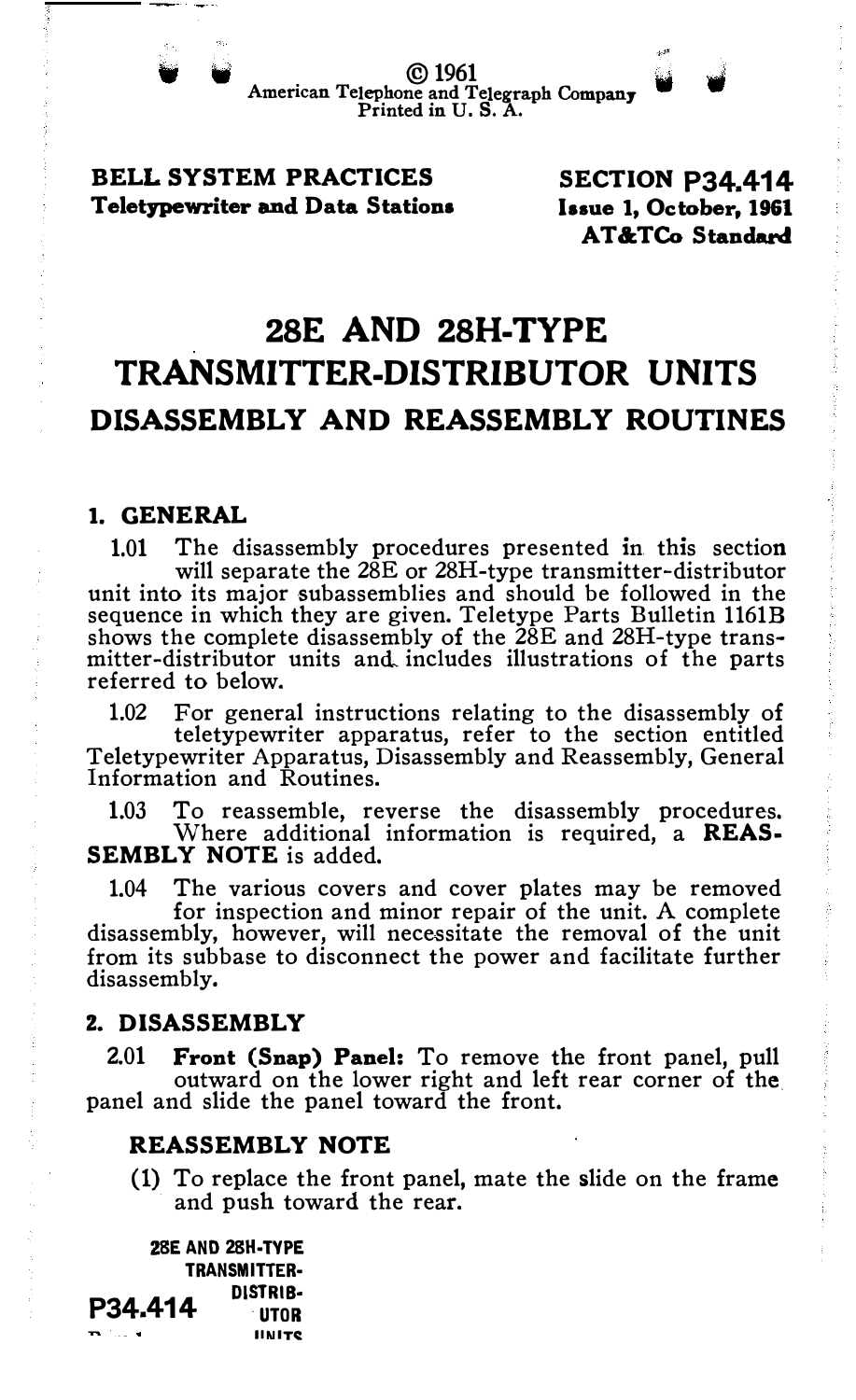- 2.02 Cover Plate: Lift the left end upward and slide the plate toward the left to disengage the spring clip.
- 2.03 Top Plate: Loosen the front and rear mounting screws and lift the plate upward.

#### REASSEMBLY NOTE

(1) To replace the top plate, guide the mounting screws into the respective notches of the front and rear plates. Align the sensing pins and feed wheel with their respective slots. If the plates do not align, refer to the section on requirements and adjustments of the 28E and 28H-type transmitter-distributor units.

2.04 Tape-guide Plate: Loosen the front and rear mounting screws and slide the plate upward.

#### REASSEMBLY NOTE

(1) To replace the tape-guide plate, guide the mounting screws into the respective notches of the front and rear plates while guiding the tape-out pin into its notch and locating the sensing pins against the left edge of the tapeguide plate. For adjusting procedures, refer to section on requirements and adjustments of the 28E and 28H-type transmitter-distributor units.

2.05 Oil Reservoir: Remove the screws that secure the casting and lift the assembly upward and toward the right.

#### 2.06 Rear-plate Assembly

- (1) Remove cable-assembly leads from start-stop contact assembly and magnet assembly.
- (2) Remove right rear and left front nuts and lockwashers from bottom (square) post.
- (3) Remove the bearing retainer.
- (4) Remove screws securing plate to the post between the rear plate and the center plate.
- (5) Remove the two screws which secure the clutch-trip magnet to the rear plate and remove clutch-trip magnet assembly.
- (6) Remove rear-plate assembly from the remainder of the unit.

## 2.07 Main-shaft Assembly

•

leads and a second control.<br>The control of the control of the control of the control of the control of the control of the control of the c<br>The control of the control of the control of the control of the control of the cont

(1) Remove the clamp and plate from the front-plate assembly.

**I I I I I** 

(2) Remove the main-shaft assembly.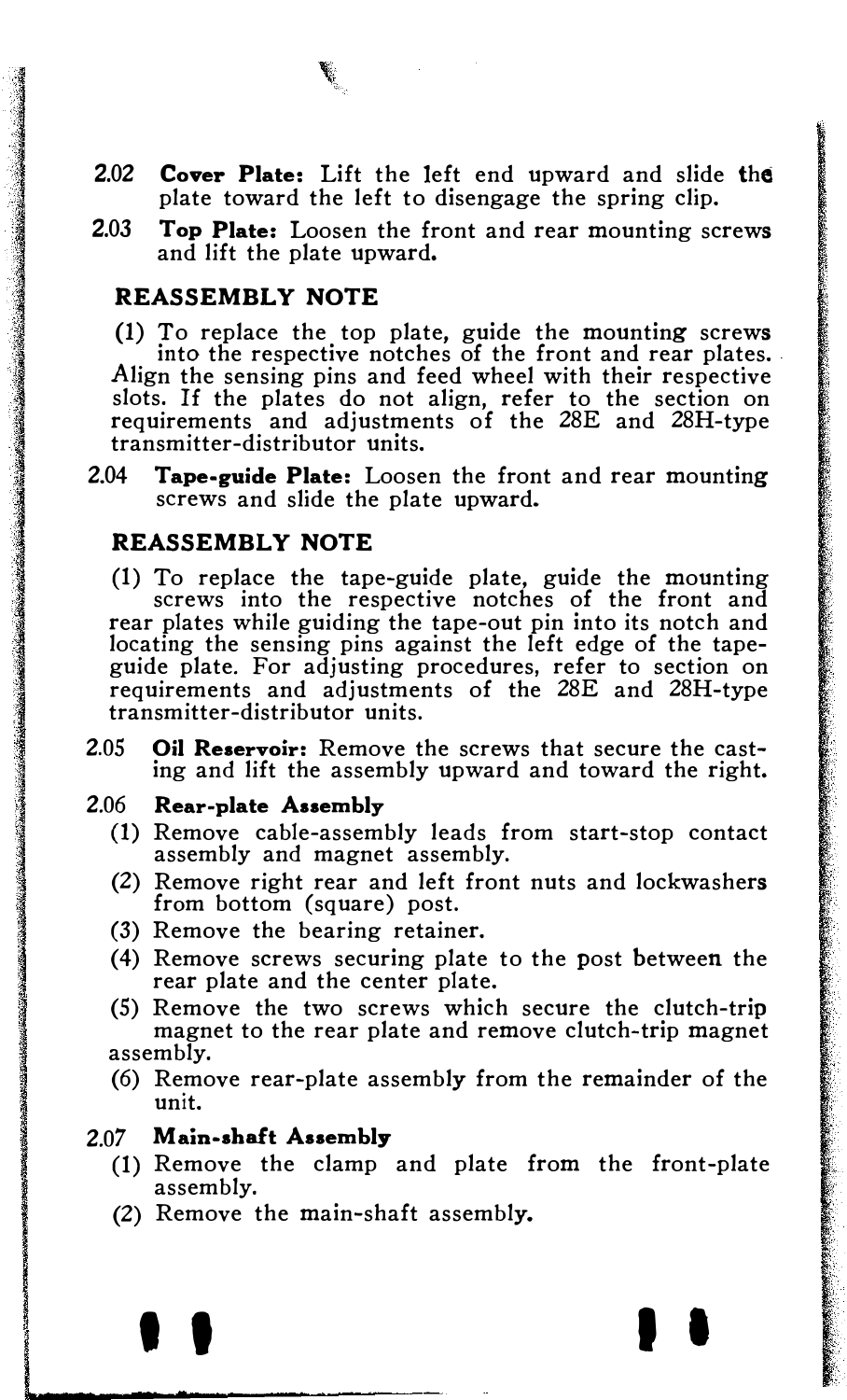#### 2.08 Center-plate Assembly

(1) Remove the post between the center plate and the rear plate.

" w • •

- (2) Remove the two nuts which secure the center plate to the two guide posts.
- (3) Remove the latch spring.
- (4) Remove the center-plate assembly.

# 3. ASSOCIATED BELL SYSTEM PRACTICES

3.01 The following Bell System Practices provide additional information that may be required in connection with this section.

# Subject

Teletypewriter Apparatus, General Requirements and Procedures ........................ Teletypewriter Apparatus, Lubrication, General Information and Routines ..... Teletypewriter Apparatus, Disassembly and Reassembly, General Information and Routines . • • •• Teletypewriter Apparatus, Preparation of Apparatus for Installation .......... Teletypewriter Tools and Maintenance Supplies ...... Alphabetical Index of 28-type Equipment, Bell System Practices, and Associated 28 ASR Station Drawings.. P30.012 P30.011 P30.013 P33.014 P30.301 P34.001

Section

28E AND 2SH-TYPE TRANSMITTER· **P34.414** DISTRIB-<br>Page 3 Page 3